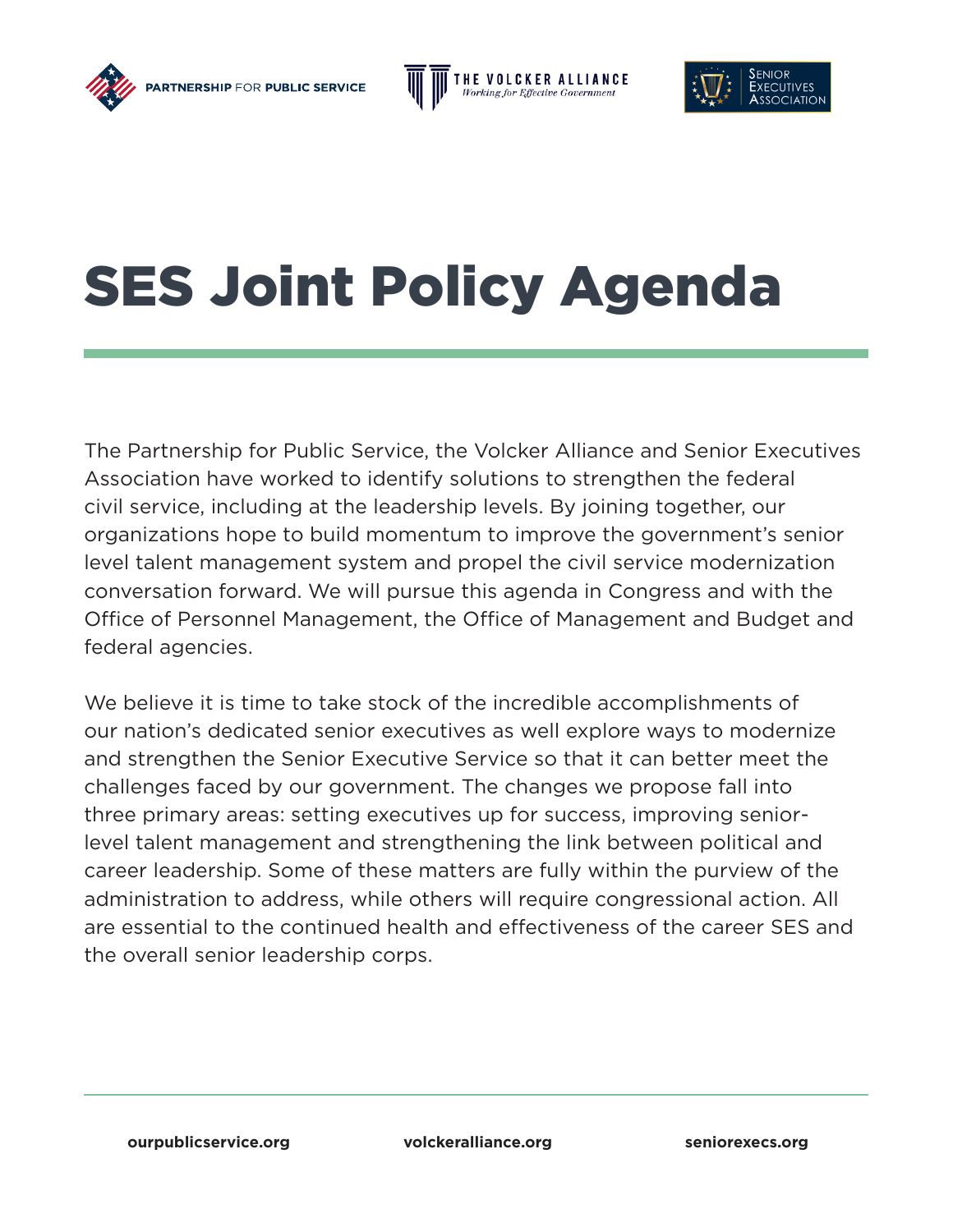## Setting Executives Up for Success

- ɚ **Strengthen Executive Onboarding.** Early and sustained success as a senior executive starts with effective onboarding, but many agencies fall short in familiarizing new senior executives with their roles and responsibilities. To improve the quality of executive onboarding across government, OPM should build on the requirements of Executive Order 13714, "Strengthening the Senior Executive Service," and press each agency to create a robust onboarding program. The program should include introduction to the agency's strategic plan and priorities, important intra-agency and stakeholder relationships, development opportunities and performance expectations.
- **Re-examine and Update the ECQs.** The executive core qualifications—the set of demonstrated competencies required for entry into the SES—were last revised more than a decade ago. The current qualifications should be revisited to ensure they reflect the most current thinking on the skills federal executives need to be successful. OPM should ensure regular re-evaluation of the ECQs and revise the current qualifications to promote enterprise-wide leadership and the use of skills-based assessments.
- **Strengthen SES Performance Management.** Performance planning is essential to ensuring the success of senior executives. The current performance management system is implemented inconsistently across agencies, is process rather than outcome focused, and is poorly aligned to agency priorities and goals. OPM should strengthen SES performance management by encouraging agencies to link performance plans to mission, by assessing candidates against leadership-oriented skills in addition to technical competencies, and by requiring that performance appraisals be transparent, timely and linked to the executive's development plan.

## Improving Senior-Level Talent Management

- **= Better Identify and Use Senior Level/Senior Technical Positions.** The SES was originally envisioned as a corps of generalist leaders, but it is also critical that individuals with valuable technical expertise have access to advancement opportunities that do not force them to take on significant management responsibilities for which they may not be suited. To ensure that such opportunities are more widely available, Congress should create a separate promotional track for individuals deemed to be technical experts and grant agencies more flexibility in identifying and distinguishing between individuals in Senior Level and Senior Technical positions versus SES positions. OPM also should require agencies to review SES positions regularly to determine whether any should be converted to Senior Level or Senior Technical and develop a process to realign them.
- ɚ **Use ERBs as a Management Tool for Senior Leadership.** Executive Review Boards are often used for the very narrow purpose of overseeing the initial selection of candidates into the SES. They are run inconsistently and do not operate under a set of reliable and transparent business practices. Given the importance of career leadership to agency operations, the review boards should be used to oversee effective talent management of agency career leadership, including those in the leadership pipeline. Additionally, the review boards should operate in a professional and politically neutral manner to ensure strong management practices across agencies.
- ɚ **Provide Enterprise Experience for Aspiring SES.** Rotation programs, joint duty assignments and cross-sector collaborations are valuable strategies for developing leaders with a broad perspective and an enterprise-wide view of government. The administration should do more to promote such assignments by requiring SES candidates to demonstrate experience in another agency or sector before joining the SES. Congress can support this effort by authorizing the use of public-private rotations in addition to current authorities available under existing authorities such as the Intergovernmental Personnel Act.